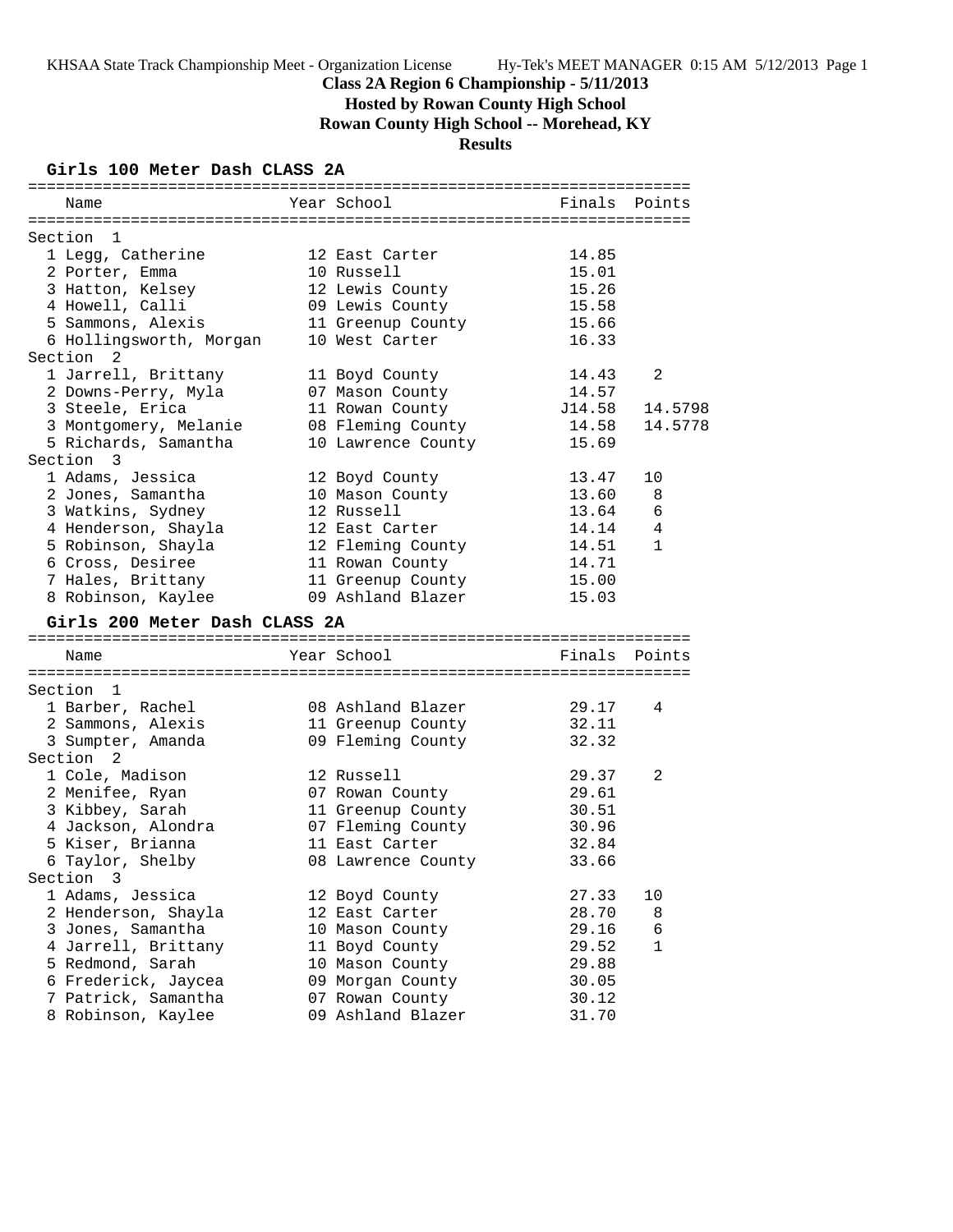**Hosted by Rowan County High School**

**Rowan County High School -- Morehead, KY**

# **Results**

### **Girls 400 Meter Dash CLASS 2A**

| Name                          | Year School        | Finals Points |              |
|-------------------------------|--------------------|---------------|--------------|
|                               |                    |               |              |
| Section<br>$\mathbf{1}$       |                    |               |              |
| 1 Taylor, Shelby              | 08 Lawrence County | 1:15.80       |              |
| 2 Cleary, Samantha            | 09 Ashland Blazer  | 1:16.53       |              |
| 3 Johnson, Kaylee             | 10 West Carter     | 1:18.03       |              |
| 4 Riker, Tawni                | 10 Lewis County    | 1:18.82       |              |
| 5 Brown, Amber                | 09 Greenup County  | 1:28.14       |              |
| Section <sub>2</sub>          |                    |               |              |
| 1 Patrick, Samantha           | 07 Rowan County    | 1:10.92       |              |
| 2 Damron, Addey               | 09 East Carter     | 1:11.11       |              |
| 3 Dupuy, Ashton               | 08 Greenup County  | 1:13.28       |              |
| 4 Pfeffer, Katie              | 10 Fleming County  | 1:16.10       |              |
| 5 Harless, Emily              | 12 Ashland Blazer  | 1:18.98       |              |
| Section 3                     |                    |               |              |
| 1 Lytle, Martina              | 10 Fleming County  | 1:05.99       | 10           |
| 2 Woods, Cara                 | 10 Mason County    | 1:06.62       | 8            |
| 3 Morse, Delancey             | 12 East Carter     | 1:07.39       | 6            |
| 4 Frodge, Jordan              | 08 Mason County    | 1:08.10       | 4            |
| 5 Plank, Nicole               | 09 Rowan County    | 1:08.65       | 2            |
| 6 Hain, Jenine                | 11 Russell         | 1:08.96       | $\mathbf{1}$ |
| 7 Hencye, Hollie              | 09 Russell         | 1:09.06       |              |
| 8 Frederick, Jaycea           | 09 Morgan County   | 1:09.10       |              |
| Girls 800 Meter Run CLASS 2A  |                    |               |              |
|                               |                    |               |              |
| Name                          | Year School        | Finals Points |              |
|                               |                    |               |              |
| Section 1                     |                    |               |              |
| 1 Hanson, Emily               | 12 Russell         | 2:28.50       | 10           |
| 2 Woods, Julia                | 12 Mason County    | 2:39.40       | 8            |
| 3 Reid, Christen              | 09 Fleming County  | 2:42.36       | 6            |
| 4 Kautzman, Alliya            | 11 Boyd County     | 2:43.60       | 4            |
| 5 Workman, Mollie             | 10 Lawrence County | 2:46.09       | 2            |
| 6 Gibson, Courtney            | 09 Boyd County     | 2:46.66       | $\mathbf{1}$ |
| 7 Abbott, Peyton              | 10 Russell         | 2:49.17       |              |
| 8 Wilson, Kaitlyn             | 11 West Carter     | 2:50.87       |              |
| 9 Kirkland, Raylee            | 12 Mason County    | 2:51.80       |              |
| 10 Moran, Shelby              | 09 Fleming County  | 2:52.83       |              |
| 11 Graham, Janae              | 07 Rowan County    | 2:57.95       |              |
| 12 Suttles, Megan             | 10 East Carter     | 3:02.86       |              |
| 13 LeGrand, Skyler            | 09 East Carter     | 3:11.29       |              |
|                               | 07 Lewis County    | 3:31.30       |              |
| 14 Barton, Abbey              |                    |               |              |
| Girls 1600 Meter Run CLASS 2A |                    |               |              |
|                               |                    |               |              |
| Name                          | Year School        | Finals        | Points       |
|                               |                    |               |              |
| 1 Sizemore, Rheagan           | 08 Mason County    | 5:45.01       | 10           |
| 2 Woods, Julia                | 12 Mason County    | 5:45.78       | 8            |
| 3 Gibson, Courtney            | 09 Boyd County     | 5:50.42       | 6            |
| 4 Leet, Olivia                | 08 Fleming County  | 5:57.21       | 4            |
| 5 Coldiron, Kara              | 10 Russell         | 5:59.03       | 2            |
| 6 Steele, Darian              | 10 Boyd County     | 6:03.25       | 1            |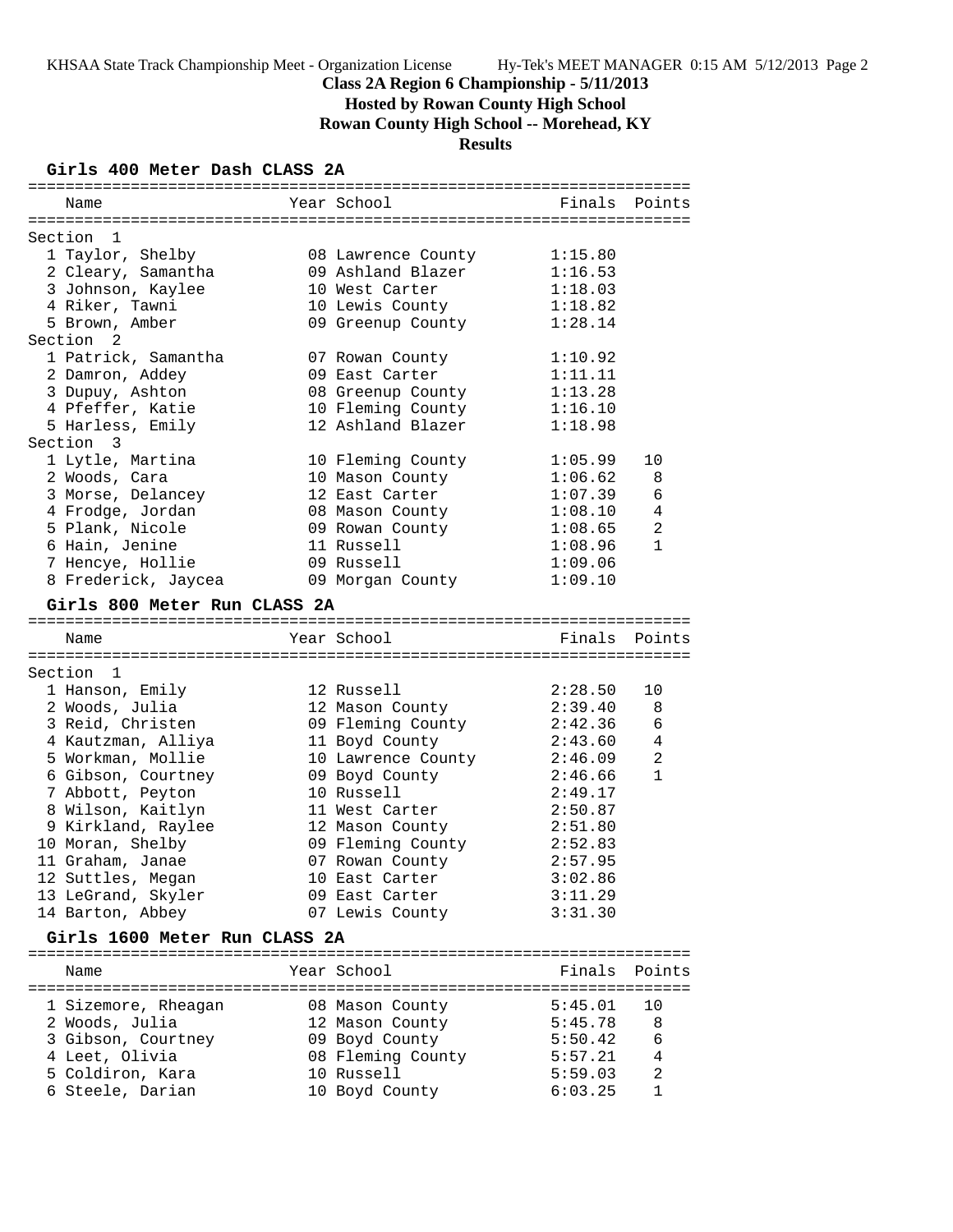**Hosted by Rowan County High School**

**Rowan County High School -- Morehead, KY**

# **Results**

## **....Girls 1600 Meter Run CLASS 2A**

| 7 Graham, Janae     | 07 Rowan County   | 6:04.13 |
|---------------------|-------------------|---------|
| 8 Cyrus, Kelsey     | 07 Rowan County   | 6:08.33 |
| 9 Perkins, Julie    | 09 Fleming County | 6:13.67 |
| 10 Chaffin, Kady    | 12 East Carter    | 6:28.63 |
| 11 Dyer, Maddie     | 09 East Carter    | 6:29.36 |
| 12 Cantrell, Peyton | 08 Russell        | 6:51.27 |
| 13 Barton, Abbey    | 07 Lewis County   | 7:06.59 |

### **Girls 3200 Meter Run CLASS 2A**

| Name |                                                                                                                                                                                                          | Finals Points                                                                                                                                                                                    |                |
|------|----------------------------------------------------------------------------------------------------------------------------------------------------------------------------------------------------------|--------------------------------------------------------------------------------------------------------------------------------------------------------------------------------------------------|----------------|
|      |                                                                                                                                                                                                          | 12:35.59                                                                                                                                                                                         | 10             |
|      |                                                                                                                                                                                                          |                                                                                                                                                                                                  | 8              |
|      |                                                                                                                                                                                                          | 12:48.89                                                                                                                                                                                         | 6              |
|      |                                                                                                                                                                                                          | 12:58.92                                                                                                                                                                                         | $\overline{4}$ |
|      |                                                                                                                                                                                                          | 13:03.27                                                                                                                                                                                         | $\overline{2}$ |
|      |                                                                                                                                                                                                          | 13:21.39                                                                                                                                                                                         |                |
|      |                                                                                                                                                                                                          | 13:36.82                                                                                                                                                                                         |                |
|      |                                                                                                                                                                                                          | 13:54.01                                                                                                                                                                                         |                |
|      |                                                                                                                                                                                                          | 14:51.04                                                                                                                                                                                         |                |
|      |                                                                                                                                                                                                          | 15:14.39                                                                                                                                                                                         |                |
|      | 1 Sizemore, Rheagan<br>2 Fearin, Abby<br>3 Cyrus, Kelsey<br>4 Leet, Olivia<br>5 Coldiron, Kara<br>6 Alley, Brittany<br>7 Steele, Darian<br>8 Miller, Saralyn<br>9 Cantrell, Peyton<br>10 Isaacs, Josette | Year School<br>08 Mason County<br>09 Fleming County<br>07 Rowan County<br>08 Fleming County<br>10 Russell<br>10 Mason County<br>10 Boyd County<br>11 Boyd County<br>08 Russell<br>08 East Carter | 12:43.46       |

### **Girls 100 Meter Hurdles CLASS 2A**

| Name                 | Year School       | Finals | Points         |
|----------------------|-------------------|--------|----------------|
|                      |                   |        |                |
| 1 Cross, Desiree     | 11 Rowan County   | 19.20  |                |
| 2 Hatton, Kelsey     | 12 Lewis County   | J19.66 | 19.6589        |
| 3 Meade, Emily       | 09 Boyd County    | 20.01  |                |
| 4 Cyrus, Morgan      | 12 Rowan County   | 21.26  |                |
| 5 Wells, Jenny       | 09 Morgan County  | 21.90  |                |
| Section <sub>2</sub> |                   |        |                |
| 1 Hardin, Brittany   | 11 Mason County   | 17.69  | 10             |
| 2 Dyer, Macy         | 11 East Carter    | 18.07  | 8              |
| 3 Logan, Angel       | 09 Greenup County | 18.09  | 6              |
| 4 Humphries, Heather | 11 Fleming County | 18.45  | 4              |
| 5 Purvis, Mackenzie  | 09 Fleming County | 19.12  | $\mathfrak{D}$ |
| 6 Legg, Catherine    | 12 East Carter    | 19.19  |                |
| 7 Omara, Whitney     | 08 Mason County   | 19.31  |                |
| 8 Sallie, Emily      | 10 Boyd County    | 19.66  | 19.6540        |

# **Girls 300 Meter Hurdles CLASS 2A**

| Name                                                                                                                    | Year School                                                                                                   | Finals Points                                            |                |
|-------------------------------------------------------------------------------------------------------------------------|---------------------------------------------------------------------------------------------------------------|----------------------------------------------------------|----------------|
| 1 Purvis, Mackenzie<br>2 Sallie, Emily<br>3 Gollihue, Whitney<br>4 Cyrus, Morgan<br>5 Spears, Allison<br>6 Glover, Tori | 09 Fleming County<br>10 Boyd County<br>11 East Carter<br>12 Rowan County<br>10 Boyd County<br>10 Rowan County | 56.15<br>56.45<br>57.40<br>1:00.19<br>1:01.65<br>1:14.65 | $\overline{1}$ |
| Section 3<br>1 Fearin, Abby                                                                                             | 09 Fleming County                                                                                             | 51 59                                                    | 1 O            |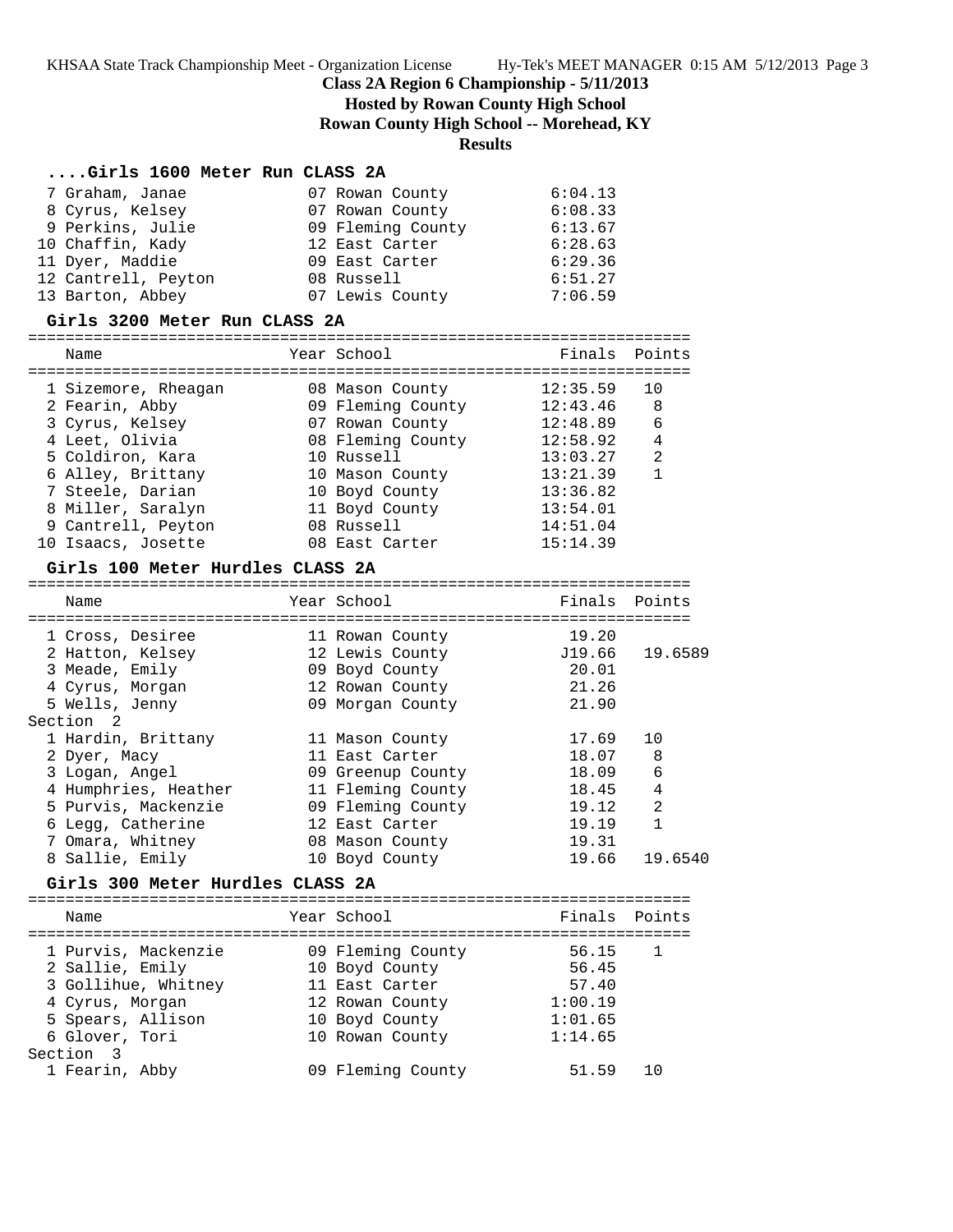KHSAA State Track Championship Meet - Organization License Hy-Tek's MEET MANAGER 0:15 AM 5/12/2013 Page 4

**Class 2A Region 6 Championship - 5/11/2013**

**Hosted by Rowan County High School**

**Rowan County High School -- Morehead, KY**

**Results**

# **....Girls 300 Meter Hurdles CLASS 2A**

| 2 Dyer, Macy                                | 51.77<br>11 East Carter                      | 8      |
|---------------------------------------------|----------------------------------------------|--------|
| 3 Logan, Angel                              | 53.44<br>09 Greenup County                   | 6      |
| 4 Omara, Whitney                            | 08 Mason County<br>54.13                     | 4      |
| 5 Mason, Alissa                             | 08 Mason County<br>54.77                     | 2      |
| 6 Reese, Hannah                             | 56.79<br>08 Ashland Blazer                   |        |
| 7 Hatton, Kelsey                            | 58.16<br>12 Lewis County                     |        |
| 8 Barton, Hannah                            | 1:00.66<br>10 Lewis County                   |        |
| Girls 4x100 Meter Relay CLASS 2A            |                                              |        |
| School                                      | Finals                                       | Points |
|                                             |                                              |        |
| Section 1                                   |                                              |        |
| 1 Lawrence County                           | 58.31                                        |        |
| 1) Workman, Mollie 10                       | 2) Pigmon, Alley 10                          |        |
| 3) Boyd, Tessa 10                           | 4) Ellis, Mikah 11                           |        |
| 5) Kinev, Sydney 10                         | 6) Richards, Samantha 10                     |        |
| 7) Taylor, Shelby 08                        | 8)<br>1:01.53                                |        |
| 2 Lewis County                              |                                              |        |
| 1) Riker, Tawni 10<br>3) Ruggles, Alicia 10 | 2) Howell, Calli 09<br>4) Adams, McKenzie 12 |        |
| 5) Barton, Hannah 10                        | 6) Hatton, Kelsey 12                         |        |
| 7) Barton, Abbey 07                         | 8)                                           |        |
| Section <sub>2</sub>                        |                                              |        |
| 1 Mason County                              | 54.06                                        | 10     |
| 1) Jones, Samantha 10                       | 2) Sargent, Morgan 09                        |        |
| 3) Hardin, Brittany 11                      | 4) Wood, Rebecca 09                          |        |
| 5) Bierley, Alivia 11                       | 6) Redmond, Sarah 10                         |        |
| 7) Downs-Perry, Myla 07                     | 8) Omara, Whitney 08                         |        |
| 2 Russell                                   | 54.36                                        | 8      |
| 1) Cole, Madison 12                         | 2) Hanson, Emily 12                          |        |
| 3) Stump, Emily 12                          | 4) Watkins, Sydney 12                        |        |
| 5) Abbott, Peyton 10                        | 6) Porter, Emma 10                           |        |
| 7) McKenzie, Ambrosia 11                    | 8) Hencye, Hollie 09                         |        |
| 3 Rowan County                              | 54.38                                        | 6      |
| 1) Cross, Desiree 11                        | 2) Menifee, Ryan 07                          |        |
| 3) Steele, Erica 11                         | 4) Ibekwe, Rosemary 10                       |        |
| 5) Devaney, Haley 12                        | 6) Stone, Elizabeth 09                       |        |
| 7) Wallace, Shelby 09                       | 8) Graham, Janae 07<br>54.66                 | 4      |
| 4 Boyd County<br>1) Adams, Jessica 12       | 2) Jarrell, Brittany 11                      |        |
| 3) Meade, Emily 09                          | 4) Sallie, Emily 10                          |        |
| 5) Kautzman, Alliya 11                      | 6) Kenser, Morgan 12                         |        |
| 7) Triplett, Jessica 10                     | 8) Spears, Allison 10                        |        |
| 5 Ashland Blazer                            | 55.78                                        | 2      |
| 1) Robinson, Kaylee 09                      | 2) Harless, Emily 12                         |        |
| 3) Reese, Hannah 08                         | 4) Barber, Rachel 08                         |        |
| 5) Sewell, Rudy 09                          | 6) Cleary, Samantha 09                       |        |
| 7) Hush, Makayla 09                         | 8)                                           |        |
| 6 Fleming County                            | 56.79                                        | 1      |
| 1) Tumey, Brandy 11                         | 2) Montgomery, Melanie 08                    |        |
| 3) Robinson, Shayla 12                      | 4) Humphries, Heather 11                     |        |
| 5) Sumpter, Amanda 09                       | 6) Davenport, Rebecca 09                     |        |
| 7) Jackson, Alondra 07                      | 8) Purvis, Mackenzie 09                      |        |
|                                             |                                              |        |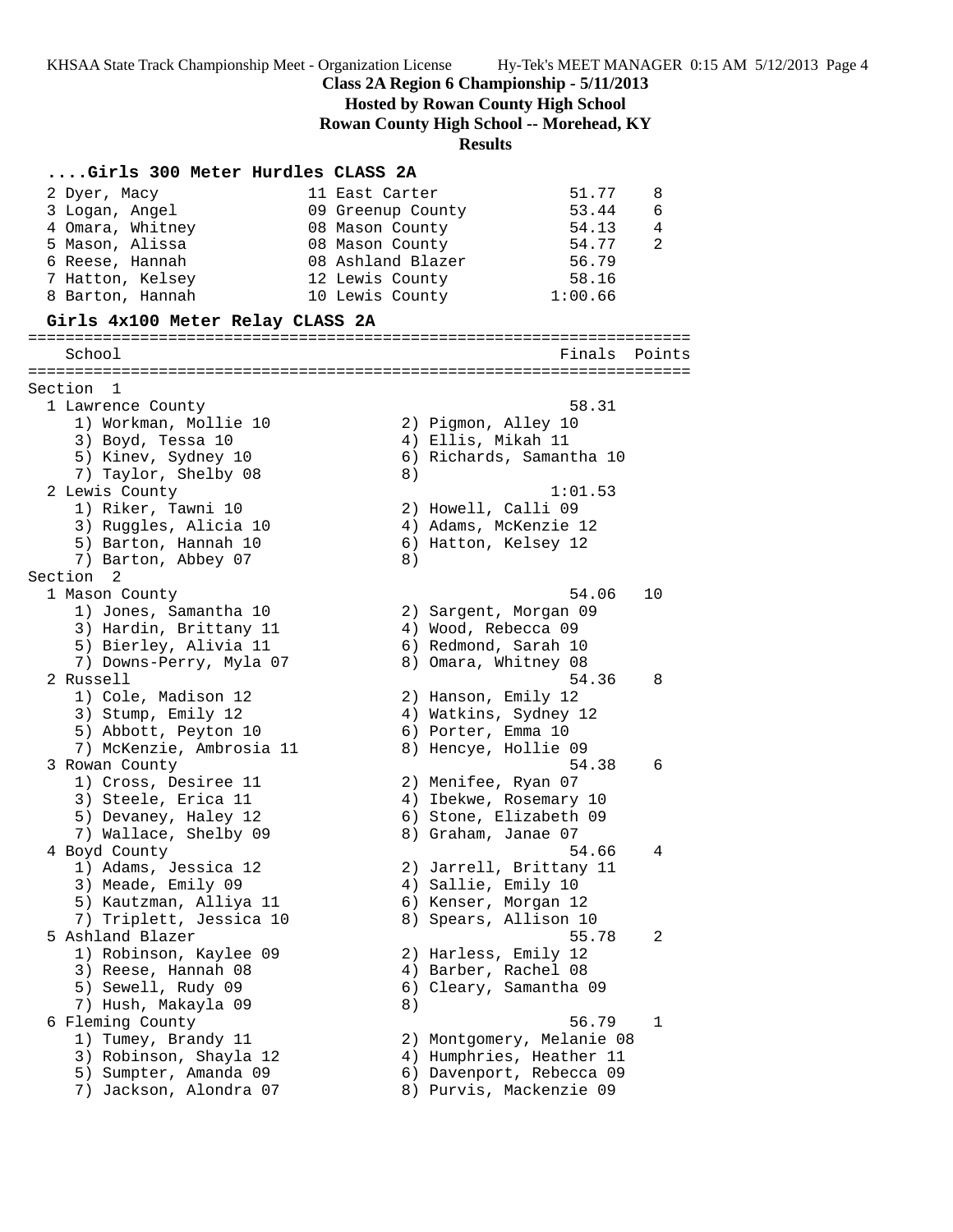**Hosted by Rowan County High School**

**Rowan County High School -- Morehead, KY**

#### **Results**

**....Girls 4x100 Meter Relay CLASS 2A** 7 Greenup County 57.36 1) Hales, Brittany 11 2) Sammons, Alexis 11 3) Logan, Angel 09 1988 (4) Kibbey, Sarah 11 5) Stephenson, Nicole 08 6) Jorio, Cara 11 7) Adkins, Callie 10 8) 8 East Carter 1:02.86 1) Gollihue, Whitney 11 2) Kiser, Brianna 11 3) Suttles, Megan 10 (4) Williams, Abby 08 5) Nischan, Olivia 09 6) Morse, Delancey 12 7) Henderson, Shayla 12 8) Damron, Addey 09 **Girls 4x200 Meter Relay CLASS 2A** ======================================================================= School Finals Points Points Points Points Points Points Points Points Points Points Points Points Points Points ======================================================================= Section 1<br>1 Lewis County 1 Lewis County 2:07.53 1) Riker, Tawni 10 2) Barton, Hannah 10 3) Hatton, Kelsey 12 4) Howell, Calli 09 5) Adams, McKenzie 12 6) Ruggles, Alicia 10 7) Barton, Abbey 07 8) Section 2<br>1 Russell 1 Russell 1:54.18 10 1) Cole, Madison 12 2) Hanson, Emily 12 3) Stump, Emily 12 4) Watkins, Sydney 12 5) Abbott, Peyton 10 6) McKenzie, Ambrosia 11 7) Porter, Emma 10 8) Hencye, Hollie 09 2 Mason County 1:55.48 8 1) Pfeffer, Megan 10 2) Redmond, Sarah 10 3) Sargent, Morgan 09 4) Wood, Rebecca 09 5) Jones, Samantha 10 6) Downs-Perry, Myla 07 7) Frodge, Jordan 08 8) Scilley, Marrissa 07 3 Ashland Blazer 1:59.12 6 1) Robinson, Kaylee 09 2) Harless, Emily 12 3) Reese, Hannah 08 (4) Barber, Rachel 08 5) Sewell, Rudy 09 6) Cleary, Samantha 09 7) Hush, Makayla 09 8) 4 Rowan County 2:01.29 4 1) Plank, Nicole 09 2) Devaney, Haley 12 3) Menifee, Ryan 07 4) Ibekwe, Rosemary 10 5) Cyrus, Morgan 12 (6) Steele, Erica 11 7) Stone, Elizabeth 09 8) Graham, Janae 07 5 Fleming County 2:01.51 2 1) Tumey, Brandy 11 2) Jackson, Alondra 07 3) Humphries, Heather 11 4) Purvis, Mackenzie 09 5) Montgomery, Melanie 08 6) Davenport, Rebecca 09 7) Sumpter, Amanda 09 8) Robinson, Shayla 12 6 Greenup County 2:02.85 1 1) Kibbey, Sarah 11 2) Sammons, Alexis 11 3) Logan, Angel 09 4) Hales, Brittany 11 5) Jorio, Cara 11 6) Stephenson, Nicole 08 7) Dupuy, Ashton 08 8) 7 Lawrence County 2:05.58 1) Richards, Samantha 10 2) Workman, Mollie 10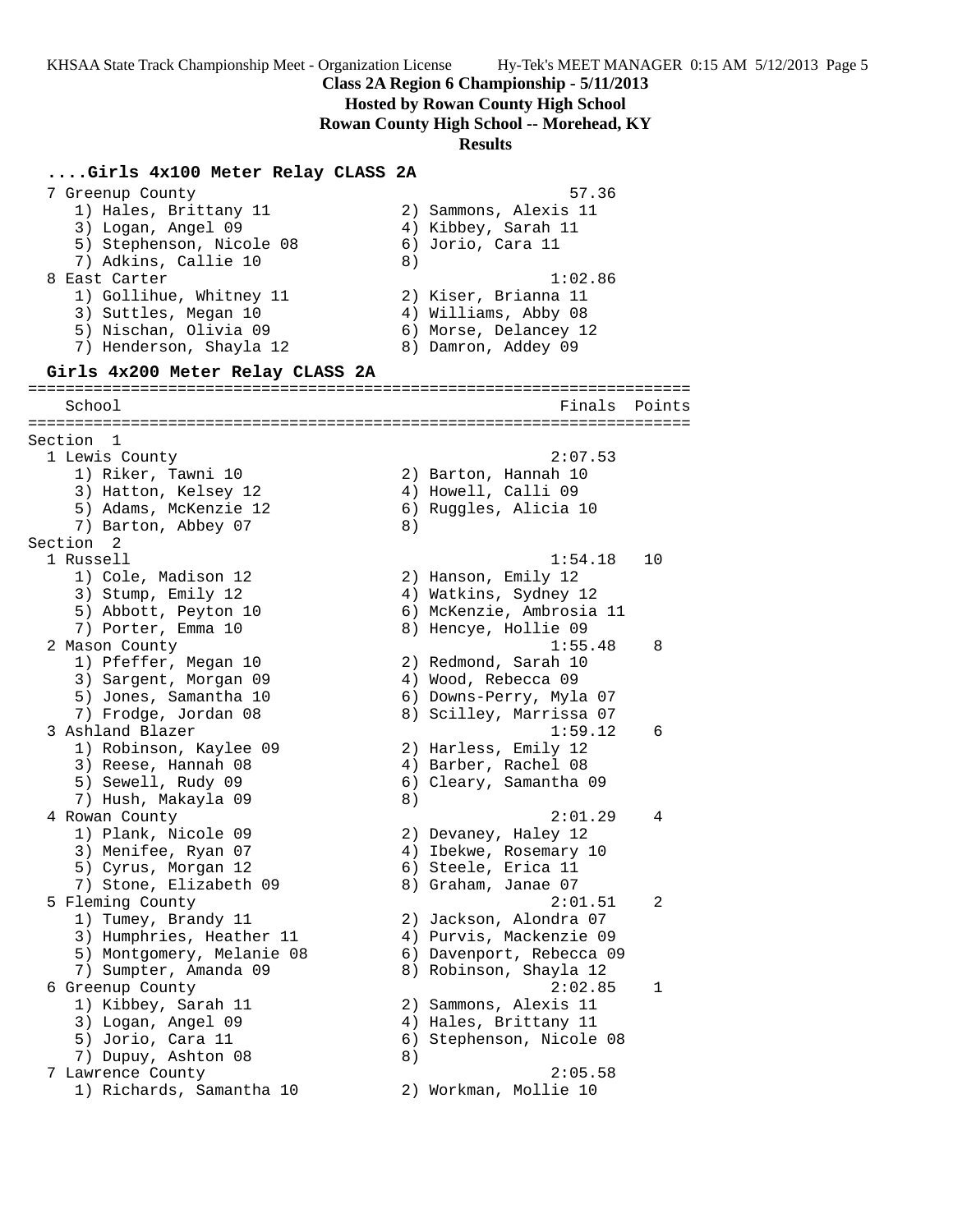KHSAA State Track Championship Meet - Organization License Hy-Tek's MEET MANAGER 0:15 AM 5/12/2013 Page 6

## **Class 2A Region 6 Championship - 5/11/2013**

### **Hosted by Rowan County High School**

**Rowan County High School -- Morehead, KY**

**Results**

### **....Girls 4x200 Meter Relay CLASS 2A**

| 3) Taylor, Shelby 08    | 4) Pigmon, Alley 10    |
|-------------------------|------------------------|
| 5) Kinev, Sydney 10     | 6) Ellis, Mikah 11     |
| 7) Boyd, Tessa 10       | 8)                     |
| 8 East Carter           | 2:11.46                |
| 1) Kiser, Brianna 11    | 2) Williams, Abby 08   |
| 3) LeGrand, Skyler 09   | 4) Suttles, Megan 10   |
| 5) Isaacs, Josette 08   | 6) Dyer, Maddie 09     |
| 7) Gollihue, Whitney 11 | 8) Bradford, Hannah 12 |
|                         |                        |

### **Girls 4x400 Meter Relay CLASS 2A**

# ======================================================================= School **Finals** Points

======================================================================= Section 1 1 Russell 4:29.62 10 1) Hencye, Hollie 09 2) McKenzie, Ambrosia 11 3) Watkins, Sydney 12  $\hskip1cm$  4) Hanson, Emily 12 5) Hain, Jenine 11 6) Epperson, Jaci 12 7) Coldiron, Kara 10 8) Abbott, Peyton 10 2 Boyd County 4:31.02 8 1) Adams, Jessica 12 2) Jarrell, Brittany 11 3) Kautzman, Alliya 11 4) Gibson, Courtney 09 5) Kenser, Morgan 12 6) Meade, Emily 09 7) Sallie, Emily 10 8) Triplett, Jessica 10 3 Mason County 4:31.78 6 1) Jones, Samantha 10 2) Frodge, Jordan 08 3) Bierley, Alivia 11  $\hskip10mm$  4) Woods, Cara 10 5) Woods, Julia 12 6) Kirkland, Raylee 12 7) Pfeffer, Megan 10 8) Sizemore, Rheagan 08 4 Rowan County 4:43.93 4 1) Cyrus, Morgan 12 2) Devaney, Haley 12 3) Ibekwe, Rosemary 10  $\hskip 1.6cm 4$  Plank, Nicole 09 5) Cyrus, Kelsey 07 6) Graham, Janae 07 7) Helvey, Colleen 12 8) Patrick, Samantha 07 5 Fleming County 4:46.13 2 1) Humphries, Heather 11 2) Robinson, Shayla 12 3) Purvis, Mackenzie 09 4) Perkins, Julie 09 5) Lytle, Martina 10 6) Sumpter, Amanda 09 7) Jackson, Alondra 07 8) Reid, Christen 09

### **Girls 4x800 Meter Relay CLASS 2A**

======================================================================= School **Finals Points** ======================================================================= 1 Mason County 10:25.03 10 1) Kirkland, Raylee 12 2) Sizemore, Rheagan 08 3) Woods, Julia 12 (4) Woods, Cara 10 5) Alley, Brittany 10 6) Anderson, Sierra 10 7) Caba, Nicole 08 8) Jackson, Hannah 09 2 Boyd County 10:34.74 8 1) Gibson, Courtney 09 2) Kautzman, Alliya 11 3) Miller, Saralyn 11 (4) Steele, Darian 10 5) Spears, Allison 10 6) Jarrell, Brittany 11 7) Sallie, Emily 10  $\hskip 1.6cm$  8) Meade, Emily 09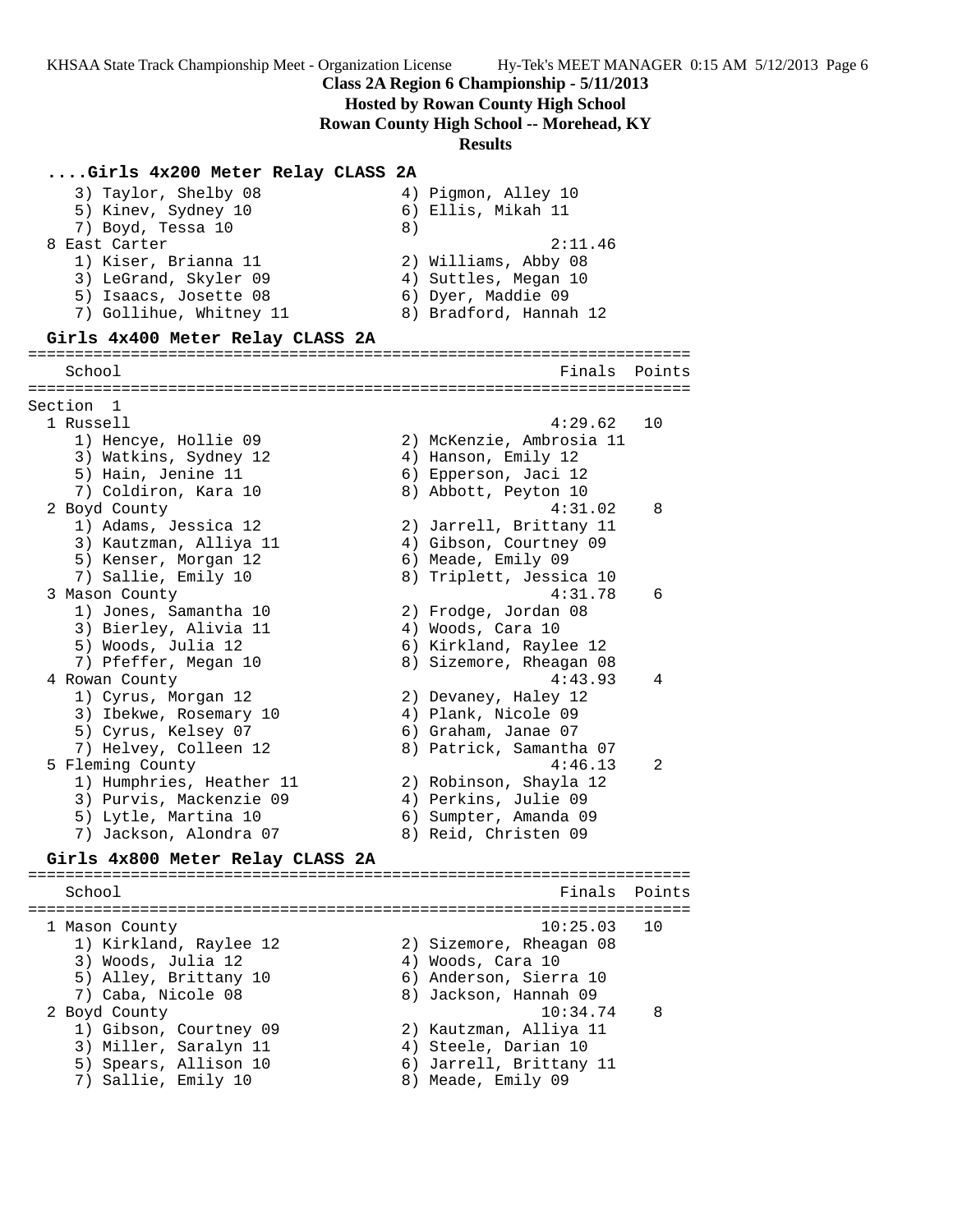**Hosted by Rowan County High School**

**Rowan County High School -- Morehead, KY**

## **Results**

# **....Girls 4x800 Meter Relay CLASS 2A**

| 3 Fleming County                          |                                  | 10:40.03                 | 6             |         |
|-------------------------------------------|----------------------------------|--------------------------|---------------|---------|
| 1) Reid, Christen 09                      |                                  | 2) Fearin, Abby 09       |               |         |
| 3) Perkins, Julie 09                      |                                  | 4) Leet, Olivia 08       |               |         |
| 5) Moran, Shelby 09                       |                                  | 6) Pfeffer, Katie 10     |               |         |
| 7) Purvis, Madison 07                     |                                  | 8) Purvis, Mackenzie 09  |               |         |
| 4 Russell                                 |                                  | 11:16.47                 | 4             |         |
| 1) Abbott, Peyton 10                      |                                  | 2) Coldiron, Kara 10     |               |         |
| 3) Hencye, Hollie 09                      |                                  | 4) Cantrell, Peyton 08   |               |         |
| 5) McKenzie, Ambrosia 11                  |                                  | 6) Roark, Kayla 10       |               |         |
| 7) Yates, Heather 12                      |                                  | 8) Epperson, Jaci 12     |               |         |
| 5 Rowan County                            |                                  | 11:32.27                 | 2             |         |
| 1) Cyrus, Kelsey 07                       |                                  | 2) Graham, Janae 07      |               |         |
| 3) Patrick, Samantha 07                   |                                  | 4) Plank, Nicole 09      |               |         |
| 5) Ibekwe, Rosemary 10                    |                                  | 6) Helvey, Colleen 12    |               |         |
| 7) Cyrus, Morgan 12                       |                                  | 8) Stone, Elizabeth 09   |               |         |
| 6 East Carter                             |                                  | 11:51.87                 | 1             |         |
| 1) Morse, Delancey 12                     |                                  | 2) Chaffin, Kady 12      |               |         |
| 3) Dyer, Maddie 09                        |                                  | 4) Suttles, Megan 10     |               |         |
| 5) Moore, Kallie 11                       |                                  | 6) Kiser, Brianna 11     |               |         |
| 7) Dyer, Macy 11                          |                                  | 8) LeGrand, Skyler 09    |               |         |
|                                           |                                  | 15:46.13                 |               |         |
| 7 Greenup County<br>1) Ellixson, Edna 08  |                                  |                          |               |         |
|                                           |                                  | 2) Frazier, Rebecca 09   |               |         |
| 3) Brown, Amber 09                        |                                  | 4) Dupuy, Ashton 08      |               |         |
| 5) Smith, Max 08                          |                                  | 6) Stephenson, Nicole 08 |               |         |
|                                           |                                  |                          |               |         |
| Boys 100 Meter Dash CLASS 2A              |                                  |                          |               |         |
|                                           |                                  |                          |               |         |
| Name                                      | Year School                      |                          | Finals Points |         |
| 1 Holbrook, Mackenzie                     | 11 East Carter                   | 12.86                    |               |         |
| 2 Miller, Kurtis                          | 09 Russell                       | 13.05                    |               |         |
| 3 Boggs, Devin                            | 11 Boyd County                   | 13.35                    |               |         |
|                                           | 08 Fleming County                | 13.46                    |               |         |
| 4 Hitch, Jacob                            |                                  | 13.80                    |               |         |
| 5 Skaggs, Eli<br>Section 2                | 09 Greenup County                |                          |               |         |
|                                           | 12 Ashland Blazer                | 11.94                    | 1             |         |
| 1 Massey, Malik                           |                                  | 12.34                    |               |         |
| 2 Burnett, Maverick                       | 10 Fleming County                |                          |               |         |
| 3 Debusk, Tanner                          | 11 Morgan County                 | 12.42                    |               |         |
| 4 Wright, Jake                            | 08 Greenup County                | 12.60                    |               |         |
| 5 Burriss, Bud                            | 12 Lewis County                  | 12.63                    |               |         |
| 6 Cole, Spencer                           | 09 Russell                       | 12.78                    |               |         |
| 7 Henry, Jake                             | 09 Morgan County                 | 12.82                    |               |         |
| Section 3                                 |                                  |                          |               |         |
| 1 Baker, Quinton                          | 09 Ashland Blazer                | 11.40                    | 10            |         |
| 2 Tompkins, Jacob                         | 11 Mason County                  | 11.81                    | 8             | 11.8022 |
| 2 Ashley, Logan                           | 12 Rowan County                  | J11.81                   | 6             | 11.8102 |
| 4 Tuel, Austin                            | 12 Mason County                  | 11.88                    | 4             |         |
| 5 Baker, Chris                            | 12 Rowan County                  | 11.90                    | 2             |         |
| 6 Ratcliff, Jordan<br>7 Mitchell, Tristen | 10 East Carter<br>10 West Carter | 12.02<br>12.20           |               |         |

8 Brown, Braden 12.56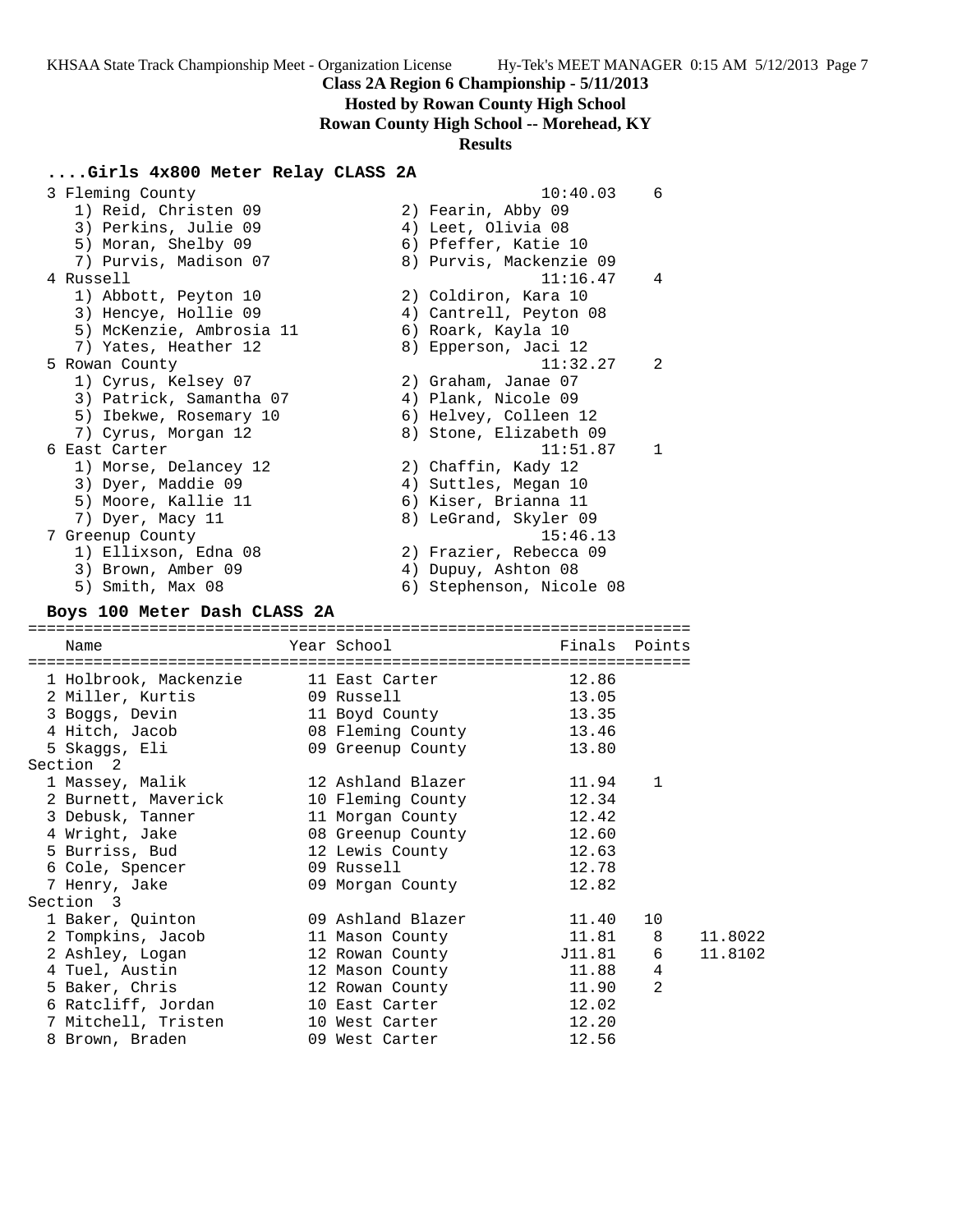# **Hosted by Rowan County High School**

**Rowan County High School -- Morehead, KY**

# **Results**

#### **Boys 200 Meter Dash CLASS 2A**

| Name                                                                                                      | Year School and the School                                                        | Finals Points |                |         |
|-----------------------------------------------------------------------------------------------------------|-----------------------------------------------------------------------------------|---------------|----------------|---------|
|                                                                                                           |                                                                                   |               |                |         |
| Section 1<br>1 Wells, Rusty 10 Greenup County 26.72                                                       |                                                                                   |               |                |         |
|                                                                                                           |                                                                                   |               |                |         |
| 2 Hitch, Jacob 68 Fleming County 27.05                                                                    |                                                                                   |               |                |         |
| 3 Boggs, Devin 11 Boyd County<br>4 Loughery, Christopher 08 Lawrence County                               |                                                                                   | 27.22         |                |         |
|                                                                                                           |                                                                                   | 30.11         |                |         |
| Section <sub>2</sub>                                                                                      |                                                                                   |               |                |         |
| 1 Pollitt, Jordan                                                                                         | 10 Fleming County                                                                 | 24.96         |                |         |
| 2 Switzer, Tyler 11 Lewis County 24.99<br>3 Byrd, Ryan 25.89                                              |                                                                                   |               |                |         |
|                                                                                                           |                                                                                   |               |                |         |
| 4 Henry, Jake                                                                                             | 09 Morgan County 26.74                                                            |               |                |         |
| Section 3                                                                                                 |                                                                                   |               |                |         |
| 1 Baker, Quinton 19 Ashland Blazer<br>2 Tompkins, Jacob 11 Mason County<br>2 Baker, Chris 12 Rowan County | 09 Ashland Blazer                                                                 | 22.82         | 10             |         |
|                                                                                                           | 11 Mason County                                                                   | 23.39 8       |                | 23.3832 |
|                                                                                                           |                                                                                   | $J23.39$ 6    |                | 23.3852 |
| 4 Ashley, Logan 12 Rowan County 23.71                                                                     |                                                                                   |               | 4              |         |
| 5 Jones, Jaylin 11 Mason County                                                                           |                                                                                   | 24.01         | $\overline{a}$ |         |
| 6 Mitchell, Tristen                                                                                       | 10 West Carter                                                                    | 24.64         | $\mathbf 1$    |         |
| 7 Whttaker, Logan 12 Russell<br>8 Campbell, Dylan 12 Russell                                              |                                                                                   | 25.28         |                |         |
|                                                                                                           |                                                                                   | 26.04         |                |         |
| Boys 400 Meter Dash CLASS 2A                                                                              |                                                                                   |               |                |         |
|                                                                                                           |                                                                                   |               |                |         |
| Name                                                                                                      | Year School <b>Finals</b> Points                                                  |               |                |         |
|                                                                                                           |                                                                                   |               |                |         |
| Section 2                                                                                                 |                                                                                   |               |                |         |
| 1 Kolbek, Stephen 09 Lawrence County 55.98                                                                |                                                                                   |               | 1              |         |
| 2 Brown, Ethan                                                                                            | 08 West Carter                                                                    | 57.02         |                |         |
| 3 Holbrook, Seth 10 Boyd County                                                                           |                                                                                   | 57.15         |                |         |
| 4 Hitch, Jacob                                                                                            | 08 Fleming County 59.77<br>08 Greenup County 1:02.44<br>10 Ashland Blazer 1:03.15 | 59.77         |                |         |
| 5 Ailster, Peyton<br>6 Rankin, Dylan                                                                      |                                                                                   |               |                |         |
| 6 Rankin, Dylan                                                                                           |                                                                                   |               |                |         |
| 7 Billings, Hunter (1998) (99 Greenup County 1:04.43                                                      |                                                                                   |               |                |         |
| 8 Williams, Jacob                                                                                         | 11 Morgan County                                                                  | 1:07.58       |                |         |
| Section 3                                                                                                 |                                                                                   |               |                |         |
| 1 Barton, Tanner                                                                                          | 11 Lewis County<br>11 Magar County                                                | 50.72         | 10             |         |
| 2 Johnson, Shawn                                                                                          | 11 Mason County                                                                   | 50.97         | 8              |         |
| 3 Thornsberry, Kody                                                                                       | 11 Morgan County<br>11 Morgan County 53.39<br>12 Mason County 54.73               |               | 6              |         |
| 4 Childers, Cory                                                                                          |                                                                                   |               | 4              |         |
| 5 Burriss, Bud                                                                                            | 12 Lewis County                                                                   | 55.18         | 2              |         |
| 6 Adkins, TJ                                                                                              | 12 Rowan County                                                                   | 56.56         |                |         |
| 7 Lane, Ross                                                                                              | 12 Russell                                                                        | 56.98         |                |         |
| 8 Catron, Matt                                                                                            | 12 Rowan County                                                                   | 59.73         |                |         |
| Boys 800 Meter Run CLASS 2A                                                                               |                                                                                   |               |                |         |
|                                                                                                           |                                                                                   |               |                |         |
| Name                                                                                                      | Year School                                                                       |               | Finals Points  |         |
| Section 1                                                                                                 |                                                                                   |               |                |         |
| 1 Napier, Alex                                                                                            | 12 East Carter                                                                    | 2:04.30       | 10             |         |
| 2 Robinson, Nick                                                                                          | 11 Mason County                                                                   | 2:05.50       | 8              |         |
| 3 Napier, Ben                                                                                             | 11 East Carter                                                                    | 2:05.99       | 6              |         |
| 4 Barton, Tanner                                                                                          | 11 Lewis County                                                                   | 2:06.59       | 4              |         |
|                                                                                                           |                                                                                   |               |                |         |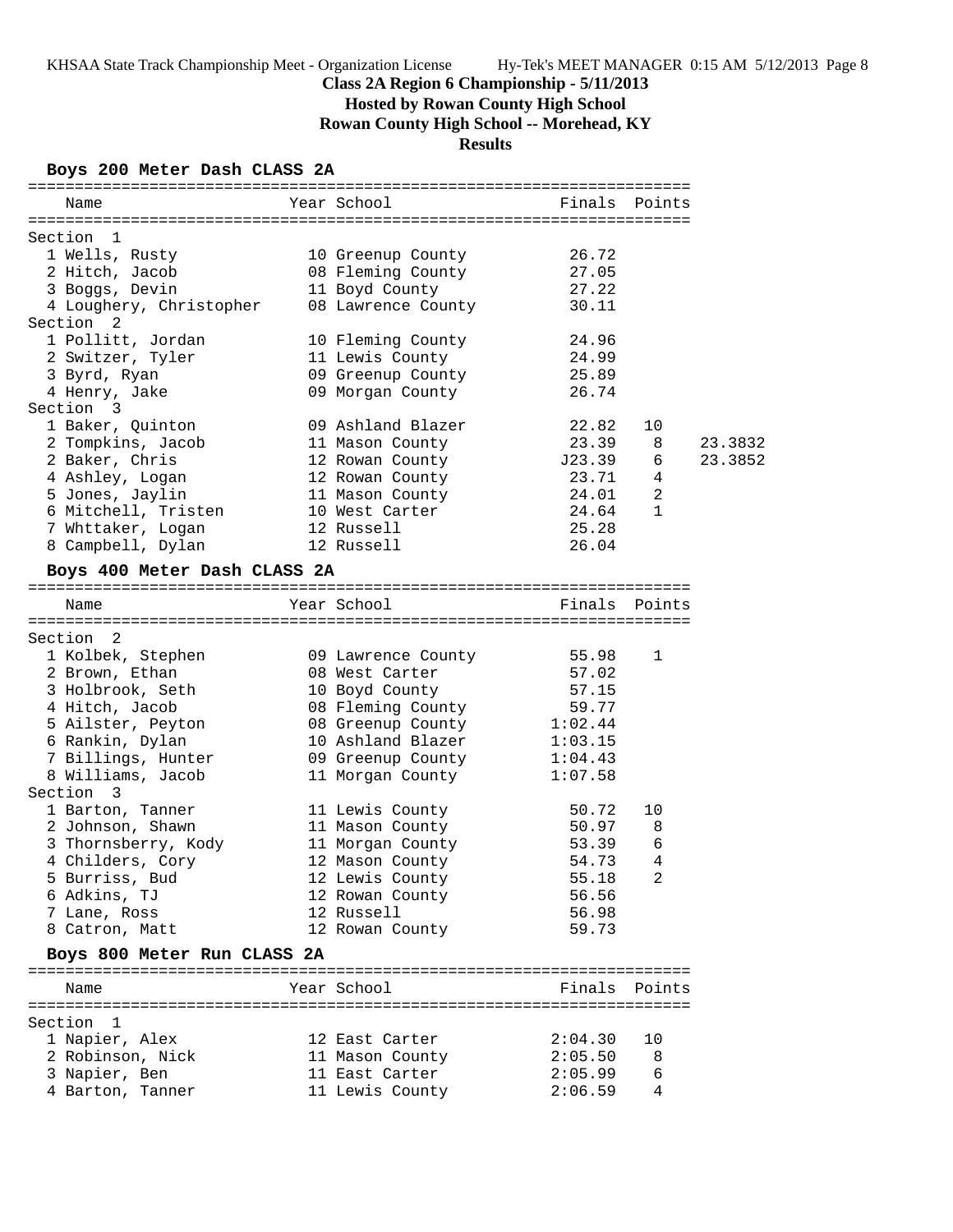**Hosted by Rowan County High School**

**Rowan County High School -- Morehead, KY**

# **Results**

## **....Boys 800 Meter Run CLASS 2A**

| 5 Robinson, Alex    | 11 Mason County    | 2:09.64 | 2 |
|---------------------|--------------------|---------|---|
| 6 White, Zach       | 11 Boyd County     | 2:11.55 | 1 |
| 7 P'Simer, Dylan    | 12 West Carter     | 2:12.60 |   |
| 8 McAdams, Savon    | 10 Fleming County  | 2:18.75 |   |
| 9 Medley, Jacob     | 10 Boyd County     | 2:21.73 |   |
| 10 Cotton, Tyler    | 12 Russell         | 2:22.65 |   |
| 11 Andre, Tyler     | 09 Russell         | 2:24.12 |   |
| 12 Johnson, Daniel  | 12 Rowan County    | 2:28.31 |   |
| 13 Gullett, Hunter  | 09 Ashland Blazer  | 2:30.46 |   |
| 14 Brewer, Blayne   | 09 Lawrence County | 2:32.53 |   |
| 15 Reeder, Winston  | 10 Fleming County  | 2:32.65 |   |
| 16 Rhoden, Matt     | 11 Greenup County  | 2:39.03 |   |
| 17 Billings, Hunter | 09 Greenup County  | 2:44.53 |   |
| 18 Martin, Chris    | 11 Lewis County    | 2:52.74 |   |
| 19 Wagner, Connor   | 09 West Carter     | 2:58.28 |   |
| 20 Sweeney, Jeremy  | 09 Ashland Blazer  | 3:01.13 |   |
|                     |                    |         |   |

## **Boys 1600 Meter Run CLASS 2A**

| Name                |    | Year School        | Finals  | Points         |
|---------------------|----|--------------------|---------|----------------|
| 1 Robinson, Nick    |    | 11 Mason County    | 4:41.75 | 10             |
| 2 Deharte, Shelley  |    | 11 Rowan County    | 4:43.32 | 8              |
| 3 Heylery, Jacob    |    | 11 Russell         | 5:00.14 | 6              |
| 4 Johnson, Daniel   |    | 12 Rowan County    | 5:02.44 | 4              |
| 5 Campbell, Tanner  |    | 12 Mason County    | 5:04.34 | $\mathfrak{D}$ |
| 6 Heininger, Joshua |    | 10 Lewis County    | 5:17.19 |                |
| 7 Massie, Mason     |    | 09 Lewis County    | 5:21.15 |                |
| 8 Gullett, Hunter   |    | 09 Ashland Blazer  | 5:23.57 |                |
| 9 Reeder, Winston   |    | 10 Fleming County  | 5:27.80 |                |
| 10 Vallance, Jordan |    | 10 Russell         | 5:34.02 |                |
| 11 Parsons, Dwight  | 10 | West Carter        | 5:47.82 |                |
| 12 Schall, Justice  |    | 09 Lawrence County | 5:49.01 |                |
| 13 Vanhoose, Justin | 10 | Morgan County      | 5:50.13 |                |
| 14 Turner, Chase    | 11 | Morgan County      | 6:24.61 |                |
| 15 Sweeney, Jeremy  | 09 | Ashland Blazer     | 6:33.77 |                |
| 16 Waqner, Nate     |    | 09 West Carter     | 7:08.78 |                |
|                     |    |                    |         |                |

## **Boys 3200 Meter Run CLASS 2A**

|  | Name                | Year School       | Finals Points |                |
|--|---------------------|-------------------|---------------|----------------|
|  | 1 Deharte, Shelley  | 11 Rowan County   | 10:20.09      | 10             |
|  | 2 Riley, Josh       | 11 Russell        | 10:29.52      | 8              |
|  | 3 Robinson, Nick    | 11 Mason County   | 10:55.84      | 6              |
|  | 4 Heylery, Jacob    | 11 Russell        | 11:13.14      | 4              |
|  | 5 Kirkland, Tanner  | 09 Mason County   | 11:18.16      | $\mathfrak{D}$ |
|  | 6 Yates, Kyle       | 10 East Carter    | 11:30.93      |                |
|  | 7 Anderson, Nick    | 08 Rowan County   | 11:42.93      |                |
|  | 8 Massie, Mason     | 09 Lewis County   | 12:00.31      |                |
|  | 9 Turner, Chase     | 11 Morgan County  | 12:48.03      |                |
|  | 10 Vanhoose, Justin | 10 Morgan County  | 13:31.63      |                |
|  | 11 Travis, Austin   | 10 West Carter    | 13:51.72      |                |
|  | 12 Kissell, Daniel  | 08 Fleming County | 15:11.99      |                |
|  |                     |                   |               |                |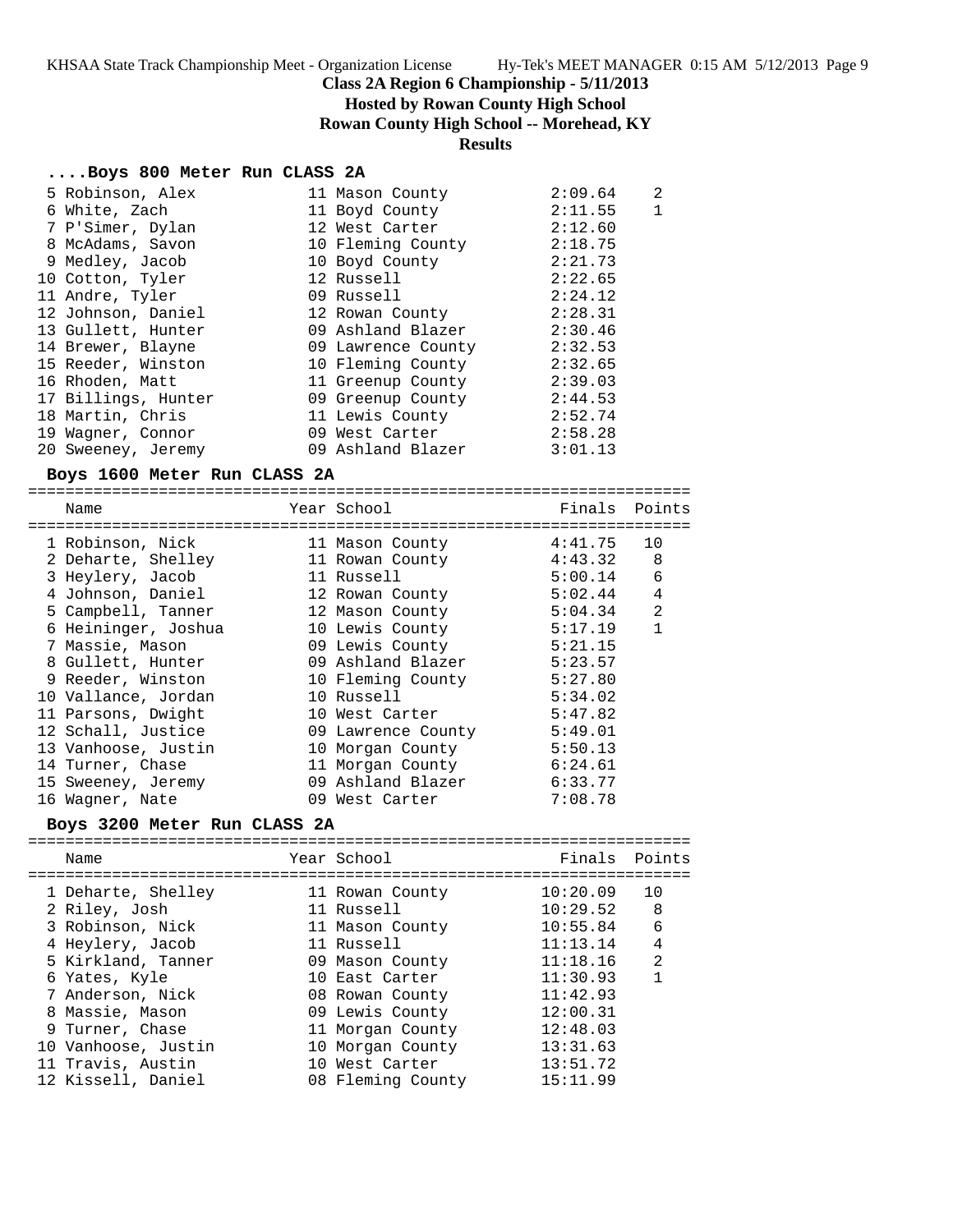KHSAA State Track Championship Meet - Organization License Hy-Tek's MEET MANAGER 0:15 AM 5/12/2013 Page 10

# **Class 2A Region 6 Championship - 5/11/2013**

**Hosted by Rowan County High School**

**Rowan County High School -- Morehead, KY**

# **Results**

# **Boys 110 Meter Hurdles CLASS 2A**

| Name                                                          | Year School                         |                         | Finals Points |
|---------------------------------------------------------------|-------------------------------------|-------------------------|---------------|
| 1 Lee, Isaac                                                  | 11 Rowan County                     | 16.75                   | 10            |
| 2 Kelsey, Zack 12 Rowan County                                |                                     | 17.41                   | 8             |
|                                                               |                                     |                         | 6             |
| 3 Hylander, Donovan 11 Mason County                           |                                     | 17.79                   |               |
| 4 Dean, Dallen<br>5 McGuire, Johnny                           | 11 West Carter                      | $17.85$ 4               | 2             |
|                                                               | 12 Russell                          | 18.65<br>19.89          |               |
| 6 Honan, Dallas<br>7 Timberlake, Eric 69 Greenup County 21.27 | 12 Morgan County                    |                         | 1             |
|                                                               |                                     |                         |               |
| 8 Brewer, Jeremy                                              | 11 Greenup County                   | 23.17                   |               |
| Boys 300 Meter Hurdles CLASS 2A                               |                                     |                         |               |
| Name                                                          | Year School                         |                         | Finals Points |
|                                                               |                                     |                         |               |
| 1 Green, Elijiah                                              | 11 East Carter                      | 49.58                   |               |
| 2 Timberlake, Eric 69 Greenup County 50.52                    |                                     |                         |               |
| 3 Parsons, Dwight                                             |                                     | 51.84                   |               |
| 4 Brewer, Jeremy                                              | 10 West Carter<br>11 Greenup County | 55.00                   |               |
| Section <sub>2</sub>                                          |                                     |                         |               |
| 1 Sexton, Dustin                                              | 11 East Carter                      | 43.63                   | 10            |
| 2 Russell, Stephen 12 Russell                                 |                                     | 44.31                   | 8             |
| 3 Erni, Jon                                                   | 11 Rowan County                     | 44.94                   | 6             |
| 4 Hylander, Donovan 11 Mason County                           |                                     | 45.15 4                 |               |
| 5 Dean, Dallen                                                | 11 West Carter                      | 46.38                   | 2             |
| b Dean, Dailen<br>6 Collins, Hunter (1988) Morgan County      |                                     | 47.19                   | 1             |
| 7 McGuire, Johnny 12 Russell                                  |                                     | 49.42                   |               |
|                                                               |                                     |                         |               |
| -- Lee, Isaac                                                 | 11 Rowan County                     | DNF                     |               |
| Boys 4x100 Meter Relay CLASS 2A                               |                                     |                         |               |
| School                                                        |                                     |                         | Finals Points |
| Section 1                                                     |                                     |                         |               |
| 1 Boyd County                                                 |                                     | 56.26                   |               |
|                                                               |                                     |                         |               |
| 1) Boggs, Devin 11                                            | 2) Houston, Isaac 10                |                         |               |
| 3) Cox, Branden 10                                            | 4) Fraley, Garrett 10               |                         |               |
| 5) Bush, Bradley 09                                           | 6) Jones, Nate 09                   |                         |               |
| 7) Holbrook, Seth 10                                          | 8) Church, Hunter 10                |                         |               |
| -- Greenup County                                             |                                     | DQ                      | before zone   |
| 1) Byrd, Ryan 09                                              | 2) Wright, Jake 08                  |                         |               |
| 3) Skaggs, Eli 09                                             |                                     | 4) Timberlake, Eric 09  |               |
| 5) Marsh, Brad 10                                             | 6) Ailster, Peyton 08               |                         |               |
| Section<br>2                                                  |                                     |                         |               |
| 1 Mason County                                                |                                     | 44.74                   | 10            |
| 1) Jones, Jaylin 11                                           | 2) Tompkins, Jacob 11               |                         |               |
| 3) Tuel, Austin 12                                            |                                     | 4) Chambers, Steven 12  |               |
| 5) Fearis, Carson 11                                          |                                     | 6) Hylander, Donovan 11 |               |
| 7) Stahl, Alex 12                                             | 8) Kouns, Andrew 08                 |                         |               |
| 2 Rowan County                                                |                                     | 45.29                   | 8             |
| 1) Stone, Jalen 12                                            | 2) Ashley, Logan 12                 |                         |               |
| 3) Stone, Laney 11                                            | 4) Baker, Chris 12                  |                         |               |
| 5) Lee, Isaac 11                                              | 6) Kelsey, Zack 12                  |                         |               |
| 7) Adkins, TJ 12                                              | 8) Catron, Matt 12                  |                         |               |
|                                                               |                                     |                         |               |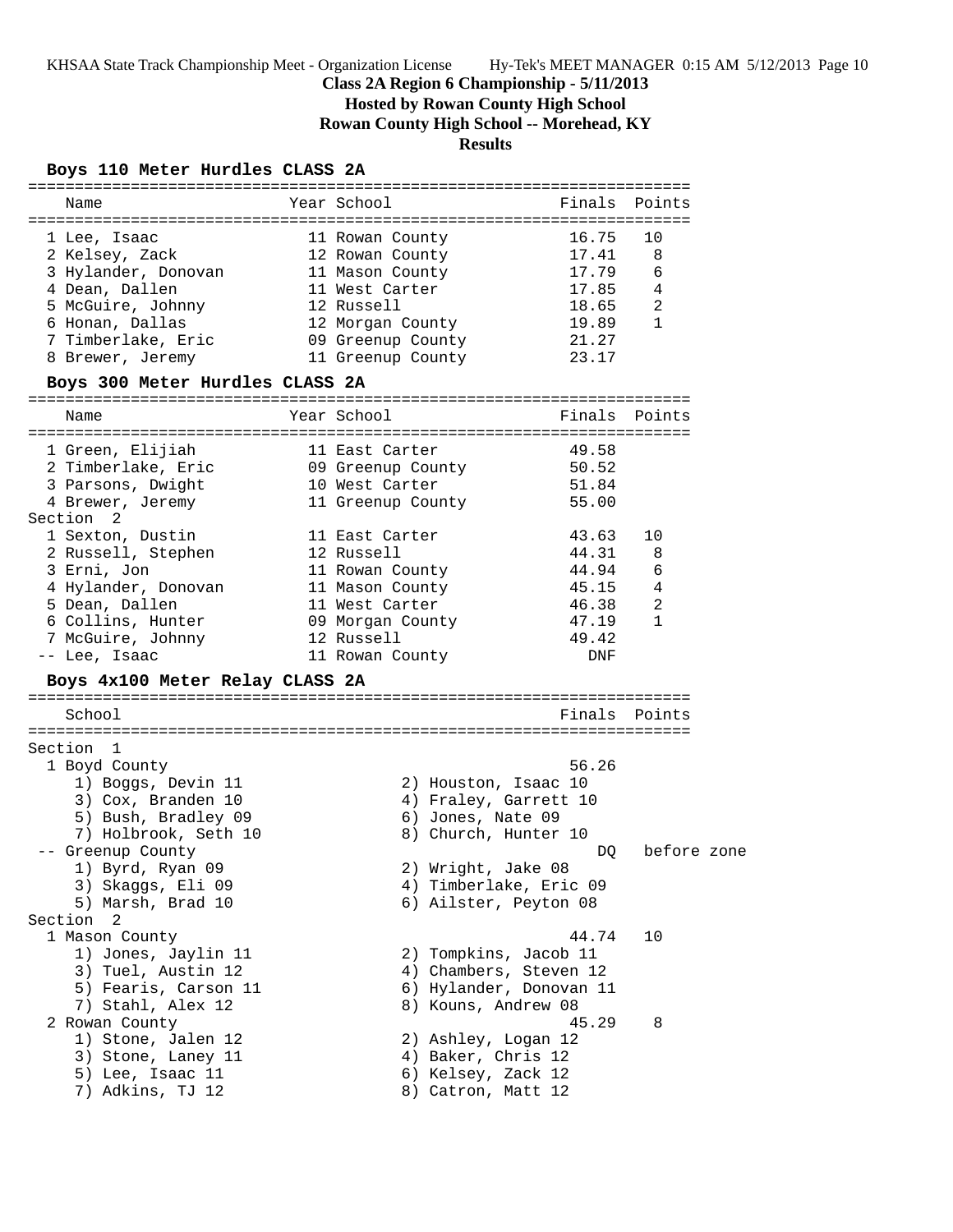### **Hosted by Rowan County High School**

**Rowan County High School -- Morehead, KY**

#### **Results**

### **....Boys 4x100 Meter Relay CLASS 2A**

 3 Ashland Blazer 47.02 6 1) McGranahan, Miles 11 2) Massey, Malik 12 3) Prince, Hunter 09 (4) Baker, Quinton 09 5) Kennedy, Jordan 11 6) Thigpen, Julian 11 7) Brumfield, Dallas 11 and 8) Martin, Kaden 11 4 Russell 48.17 4 1) Russell, Stephen 12 2) Campbell, Dylan 12 3) Cole, Spencer 09 (4) Miller, Kurtis 09 5) Evans, Lance 12 6) Knight, Cameron 12 7) Malone, Ryan 11 8) Williams, Tanner 10 5 West Carter 48.65 2 1) Dean, Dallen 11 2) Brown, Ethan 08 3) Brown, Braden 09 4) Mitchell, Tristen 10 5) Wages, Ralph 09 6) 6 Fleming County 49.49 1 1) Williams, Wilder 10 2) Duncan, Ethan 10 3) Pollitt, Jordan 10 4) Burnett, Maverick 10 5) Puente, Carmelo 10 (6) Hitch, Jacob 08 7) Leming, Tyler 10 8) McAdams, Savon 10 7 East Carter 49.53 1) Holbrook, Mackenzie 11 2) Parsons, Zach 12 3) Gifford, Dalton 12 (4) Green, Elijiah 11 5) Napier, Alex 12 (6) Napier, Ben 11 7) Ratcliff, Jordan 10 8) Burchett, Kerrick 11 8 Morgan County 60.21 September 2012 12:38:39 September 2013 12:38:39 September 2013 1) Collins, Hunter 09 2) Adams, Hunter 10 3) Smith, Kordell 10 (4) Honan, Dallas 12 5) Adam, Nick 11 6) Carroll, Gage 11 7) Henry, Jake 09 8) **Boys 4x200 Meter Relay CLASS 2A** ======================================================================= School **Finals** Points ======================================================================= Section 1 1 Greenup County 1:43.03 1) Byrd, Ryan 09 2) Skaggs, Eli 09 3) Timberlake, Eric 09  $\hskip1cm$  4) Wright, Jake 08 5) Marsh, Brad 10 6) Meenach, Luke 10 2 Boyd County 1:46.97 1) Boggs, Devin 11 2) Holbrook, Seth 10 3) Houston, Isaac 10  $\hskip1cm$  4) Miller, Noah 09 5) Bush, Bradley 09 6) Church, Hunter 10 7) Jones, Nate 09 8) Fraley, Garrett 10 3 West Carter 1:48.29 1) Nunley, Jacob 11 2) Bowling, Nathan 10 3) Barker, Eric 08 (4) Travis, Austin 10 5) Wages, Ralph 09 (6) 4 Lawrence County 1:53.36 1) Loughery, Christopher 08 2) Schall, Justice 09 3) Brewer, Blayne 09 (4) Pope, Timmy 11 5) Cyrus, AJ 11 6) Goble, Ricky 11 7) Bowman, Avery 08 8 8) Bowen, Aaron 08 Section 2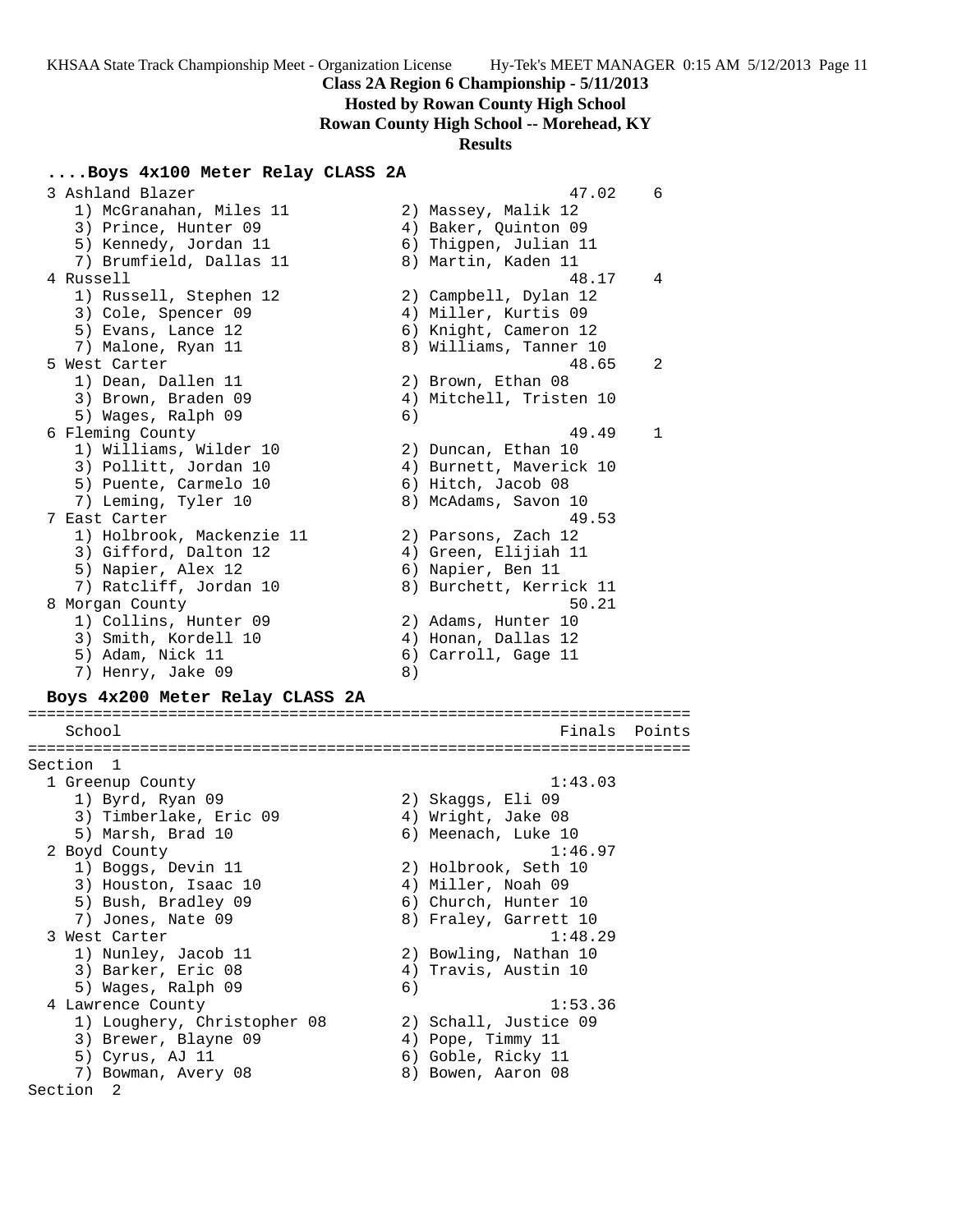**Hosted by Rowan County High School**

**Rowan County High School -- Morehead, KY**

#### **Results**

### **....Boys 4x200 Meter Relay CLASS 2A**

 1 Rowan County 1:31.64 10 1) Lee, Isaac 11 2) Ashley, Logan 12 3) Kelsey, Zack 12 (4) Baker, Chris 12 5) Adkins, TJ 12 6) Catron, Matt 12 7) Stone, Laney 11 8) Stone, Jalen 12 2 Mason County 1:31.92 8 1) Fearis, Carson 11 2) Jones, Jaylin 11 3) Chambers, Steven 12 (4) Tuel, Austin 12 5) Kouns, Andrew 08 6) Tompkins, Jacob 11 7) Childers, Cory 12  $\hskip1cm$  8) Johnson, Shawn 11 3 Lewis County 1:37.35 6 1) Burriss, Bud 12 2) Parker, Chase 11 3) Switzer, Tyler 11  $\qquad \qquad$  4) Barton, Tanner 11 5) Boden, Cole 12 6) Heininger, Joshua 10 7) McQuithy, Cody 11 8) Massie, Mason 09 4 Russell 1:37.93 4 1) Russell, Stephen 12 2) Lane, Ross 12 3) Evans, Lance 12 4) Whttaker, Logan 12 5) Campbell, Dylan 12 6) Knight, Cameron 12 7) Cole, Spencer 09 8) Miller, Kurtis 09 5 Fleming County 1:38.25 2 1) Williams, Wilder 10 2) Duncan, Ethan 10 3) Pollitt, Jordan 10 4) Burnett, Maverick 10 5) Hitch, Jacob 08 6) Puente, Carmelo 10 7) Leming, Tyler 10 8) McAdams, Savon 10 6 Ashland Blazer 1:38.71 1 1) McGranahan, Miles 11 2) Massey, Malik 12 3) Prince, Hunter 09 4) Baker, Quinton 09 5) Kennedy, Jordan 11 6) Thigpen, Julian 11 7) Brumfield, Dallas 11 (8) 8) Rankin, Dylan 10 7 Morgan County 1:40.08 1) Thornsberry, Kody 11  $\hskip10mm 2)$  Smith, Kordell 10 3) Henry, Jake 09 (4) Debusk, Tanner 11 5) Havens, Taylor 11 6) Adams, Hunter 10 8 East Carter 1:43.21 1) Gifford, Dalton 12 2) Holbrook, Mackenzie 11 3) Parsons, Zach 12 4) Green, Elijiah 11 5) Burchett, Kerrick 11 (6) Napier, Alex 12 7) Napier, Ben 11 8) Ratcliff, Jordan 10 **Boys 4x400 Meter Relay CLASS 2A** ======================================================================= School **Finals Points** ======================================================================= 1 Mason County 3:29.79 10 1) Fearis, Carson 11 2) Jones, Jaylin 11 3) Johnson, Shawn 11 4) Tuel, Austin 12 5) Tompkins, Jacob 11 6) Childers, Cory 12 7) Robinson, Alex 11 (8) Robinson, Nick 11

 2 East Carter 3:37.25 8 1) Neace, Brandon 11 and 2) Napier, Ben 11 3) Napier, Alex 12 (4) Sexton, Dustin 11 5) Gifford, Dalton 12 6) Ratcliff, Jordan 10

7) Holbrook, Mackenzie 11 8) Burchett, Kerrick 11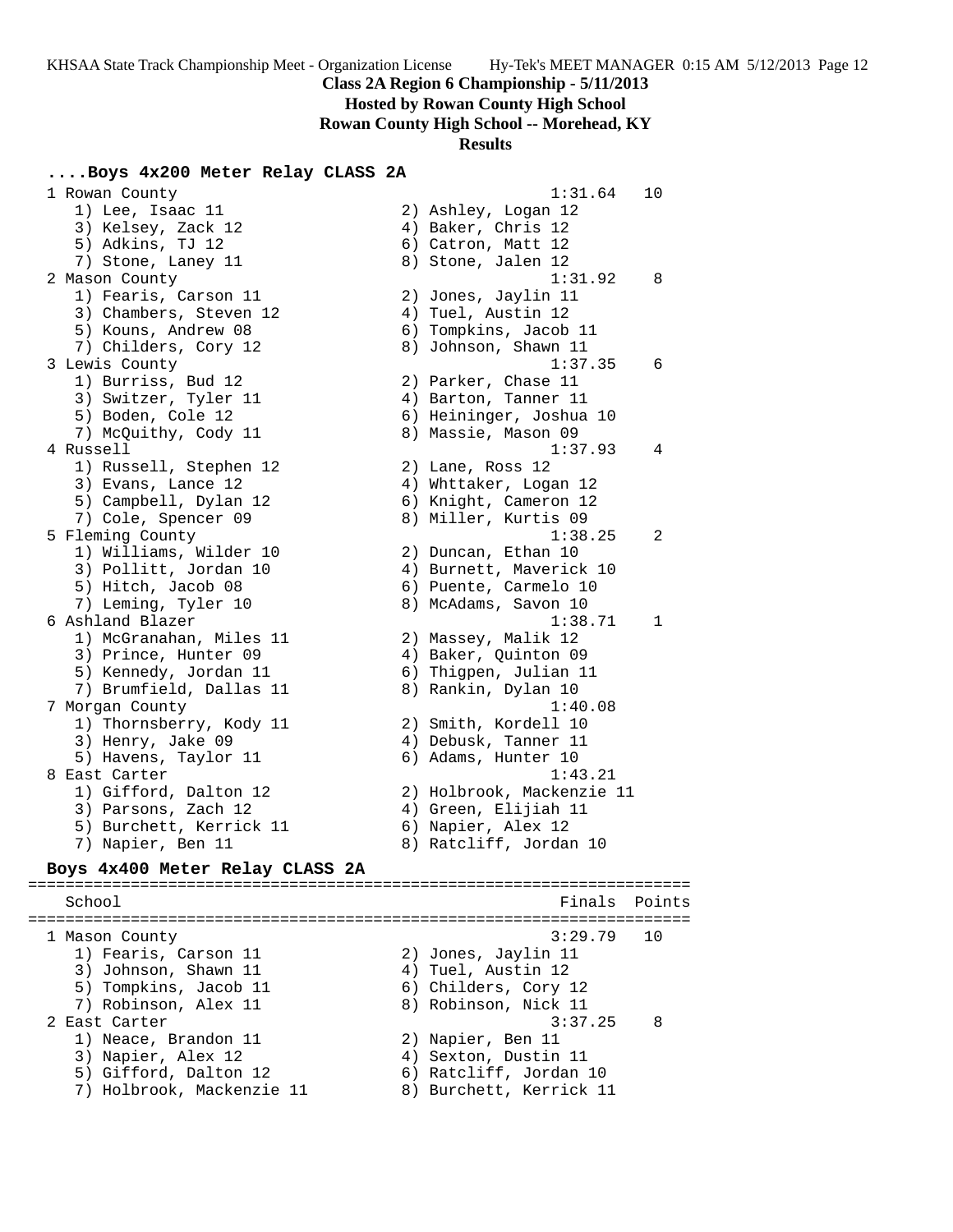**Hosted by Rowan County High School**

**Rowan County High School -- Morehead, KY**

#### **Results**

### **....Boys 4x400 Meter Relay CLASS 2A**

 3 Rowan County 3:39.01 6 1) Erni, Jon 11 2) Adkins, TJ 12 3) Catron, Matt 12 (4) Kelsey, Zack 12 5) Stone, Jalen 12 6) Johnson, Daniel 12 7) Gilliam, Josh 10 8) Lee, Isaac 11 4 Lewis County 3:51.75 4 1) Burriss, Bud 12 2) Boden, Cole 12 3) Switzer, Tyler 11 4) Heininger, Joshua 10 5) Parker, Chase 11 (6) Barton, Tanner 11 7) Hunt, Jordan 11 8) Massie, Mason 09 5 Boyd County 3:53.05 2 1) White, Zach 11 2) Medley, Jacob 10 3) Miller, Noah 09 4) Holbrook, Seth 10 5) Goble, Connor 11 6) Bush, Bradley 09 7) Jones, Nate 09 8) Houston, Isaac 10 6 Morgan County 3:54.37 1 1) Thornsberry, Kody 11 2) Henry, Jake 09 3) Collins, Hunter 09 (4) Honan, Dallas 12 5) Hensley, Skyler 11  $\qquad \qquad$  6) Havens, Taylor 11 -- Greenup County DNF 1) Ailster, Peyton 08 2) Wells, Rusty 10 3) Skaggs, Eli 09 4) Billings, Hunter 09 5) Meenach, Luke 10 6) Wright, Jake 08 -- Russell DQ used acceleration zo 1) Russell, Stephen 12 2) Evans, Lance 12 3) Whttaker, Logan 12 (4) Lane, Ross 12 5) Campbell, Dylan 12 (6) Heylery, Jacob 11 7) Miller, Kurtis 09 8) Riley, Josh 11 **Boys 4x800 Meter Relay CLASS 2A** ======================================================================= School **Finals Points** ======================================================================= Section 1<br>1 Mason County

1 Mason County 8:20.26 10

2 East Carter 8:22.64 8

3 Russell 9:09.70 6

4 Rowan County 9:11.46 4

 1) Campbell, Tanner 12 2) Robinson, Alex 11 3) Robinson, Nick 11 (4) Johnson, Shawn 11 5) Childers, Cory 12 (6) Toombs, Tyler 10 7) Caba, Chris 11 8) Appelman, Garret 10

1) Napier, Alex 12 2) Napier, Ben 11 3) Neace, Brandon 11 (4) Sexton, Dustin 11 5) Yates, Kyle 10 6) Green, Elijiah 11 7) Burchett, Kerrick 11 and 8) Wells, Jon 12

1) Lane, Ross 12 2) Cotton, Tyler 12 3) Heylery, Jacob 11  $\hskip1cm 4)$  Riley, Josh 11 5) Knight, Cameron 12 6) Whttaker, Logan 12 7) Vallance, Jordan 10  $\hphantom{\text{2.65}$  8) Andre, Tyler 09

 1) Johnson, Daniel 12 2) Anderson, Nick 08 3) Catron, Matt 12 4) Deharte, Shelley 11 5) Gilliam, Josh 10 6) Curtis, Travis 10 7) Kelsey, Zack 12 8) Erni, Jon 11